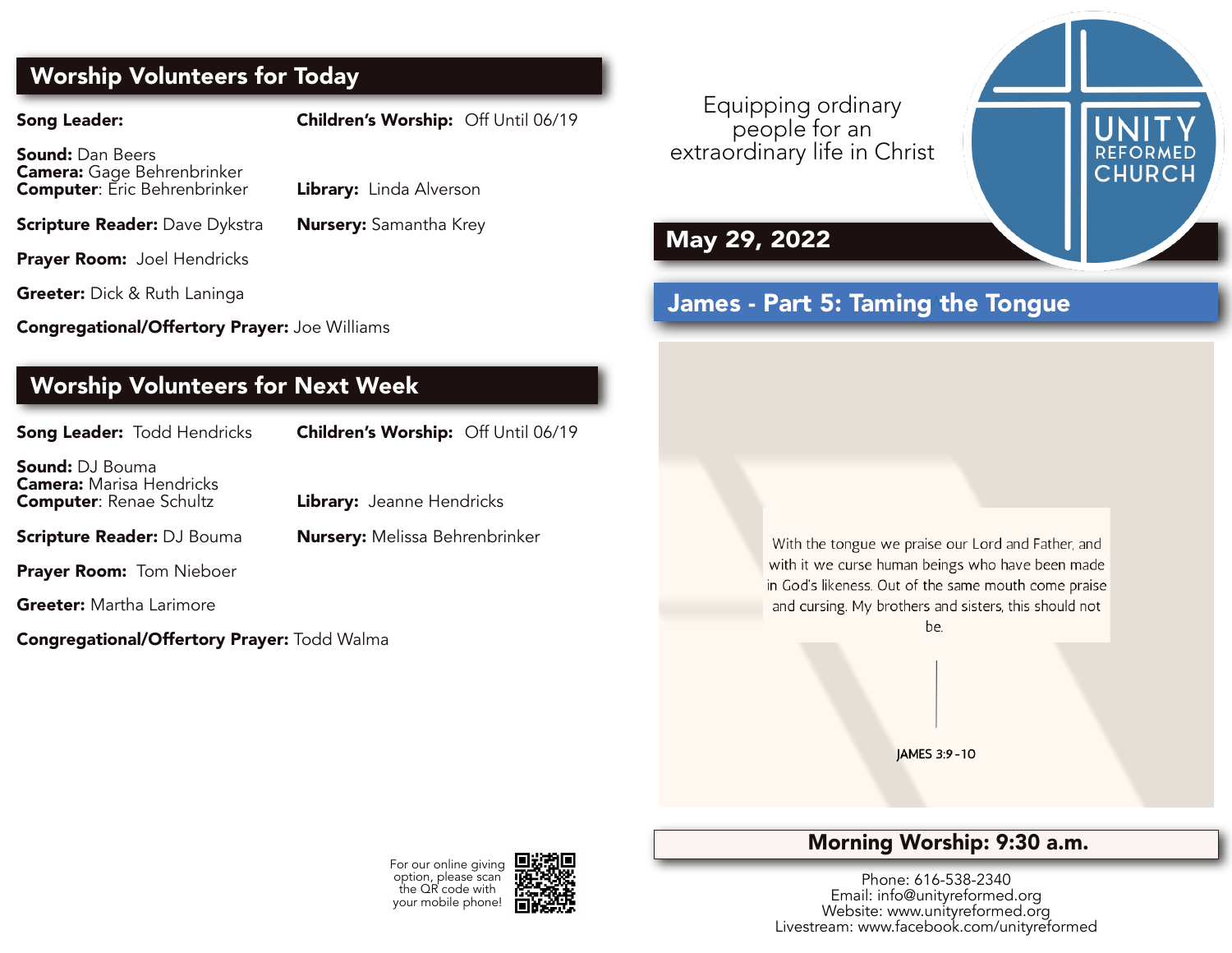# **Welcome to Worship! Events**

Welcome & Announcements

Call to Worship

*Amazing Grace Abide With Me Crown Him (With Many Crowns)*

Children's Worship Dismissal

Scripture: James 3:1-12 Sermon: James - Part 5: Taming the Tongue Reverend Wayne Otten

Congregational & Offertory Prayer

*How Great Thou Art*

*Doxology*

Benediction

| <b>TODAY</b>     |                                                       |
|------------------|-------------------------------------------------------|
| Monday, May 30   |                                                       |
| Tuesday, May 31  |                                                       |
|                  | Wednesday, June 1 6:30 p.m.: Prayer Group             |
|                  | Thursday, June 2 8:00 a.m: Men's Bible Study at Russ' |
| Friday, June 3   |                                                       |
| Saturday, June 4 |                                                       |

# **Next Sunday, June 5**

9:30 a.m.: Pastor Wayne will preach

\* Deacons will collect the offerings at the exit doors.

# **Welcome to Unity Reformed Church!**

We are glad you're here worshipping with us! If you are visiting and would like to learn more about Unity, please fill out an information card at our Welcome Center. Kid's Worship Too is a special service for children ages 3 years through  $2^{nd}$  grade downstairs (in room #102) during the morning service. Kids are dismissed during the service.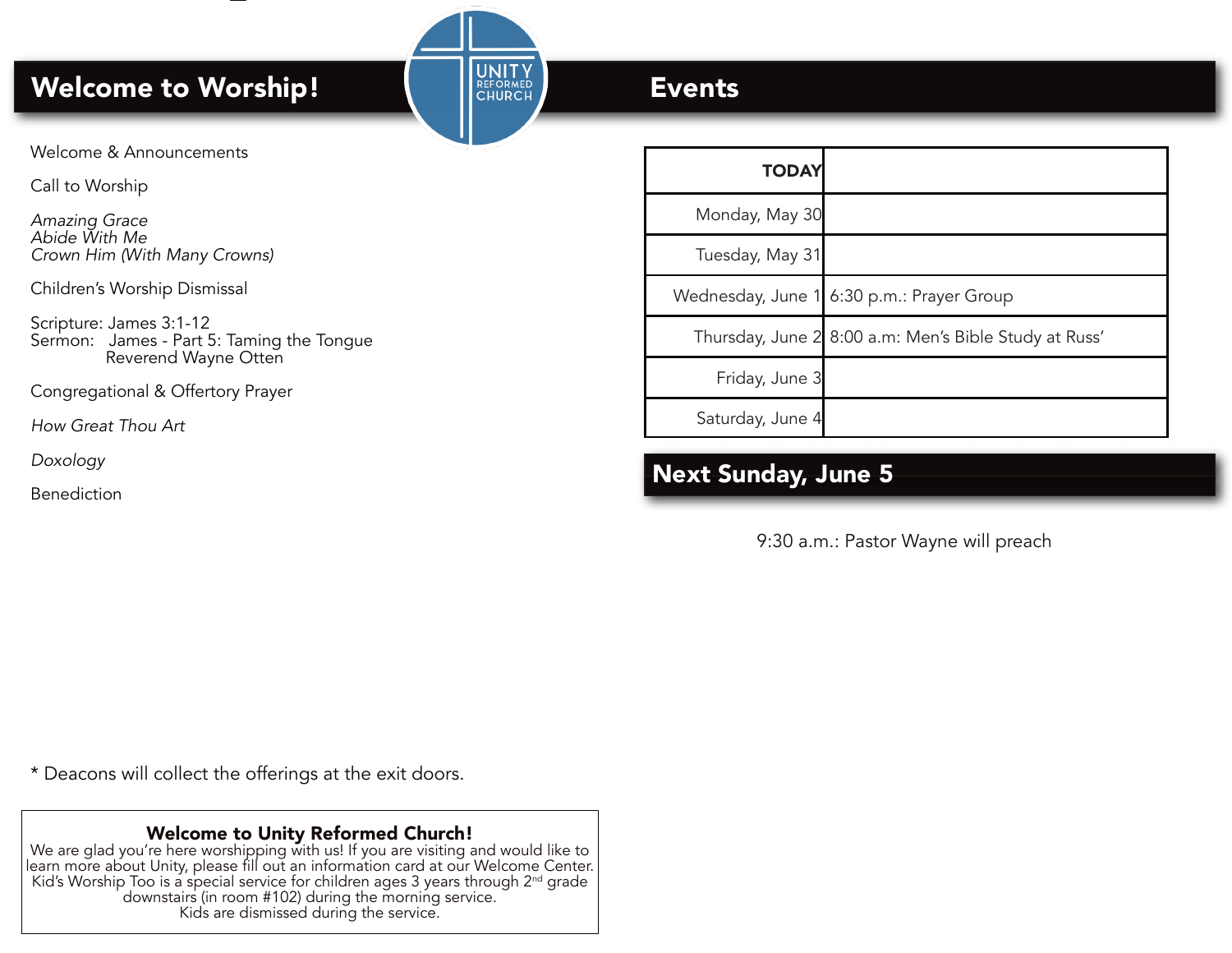# **Remember in Prayer… Sermon Notes**

# **Our Home-bound Members**

Martha Velthouse Ruth Topp Char DeMaagd Carolyn Jager Joyce Hoffman Marilyn Nance Art Huff Carolyn Geers John Wynsma

# **Our Mission Partners**

Gateway Mission<br>Talking Bibles International Talking Bibles International Pregnancy Resource Center Talking Bibles International<br>The Servant Center - Grand Rapids The Servant Center - Grand Rapids W. Michigan Teen/Adult Challenge<br>Boss & Missy Petit - LiftKids Haiti John & Lynne Hubers - Ethiopia Boss & Missy Petit - LiftKids Haiti John & Lynne Hubers - Ethiopia<br>Murray & Carol Moerman Cody Kerstin - Wycliffe Bible - M

Cody Kerstin - Wycliffe Bible - Mexico

# **Special Requests**

Dan VerStrate Hilary House Tami Munro

#### **Ongoing Health Concerns:**

Art Visser Bob Keizer Ron Rysdyk Thom Adams Larry Schroder Pat Williams Wilma Pursifull Judy Barszcz Dorene Beckwith Jackie Russell